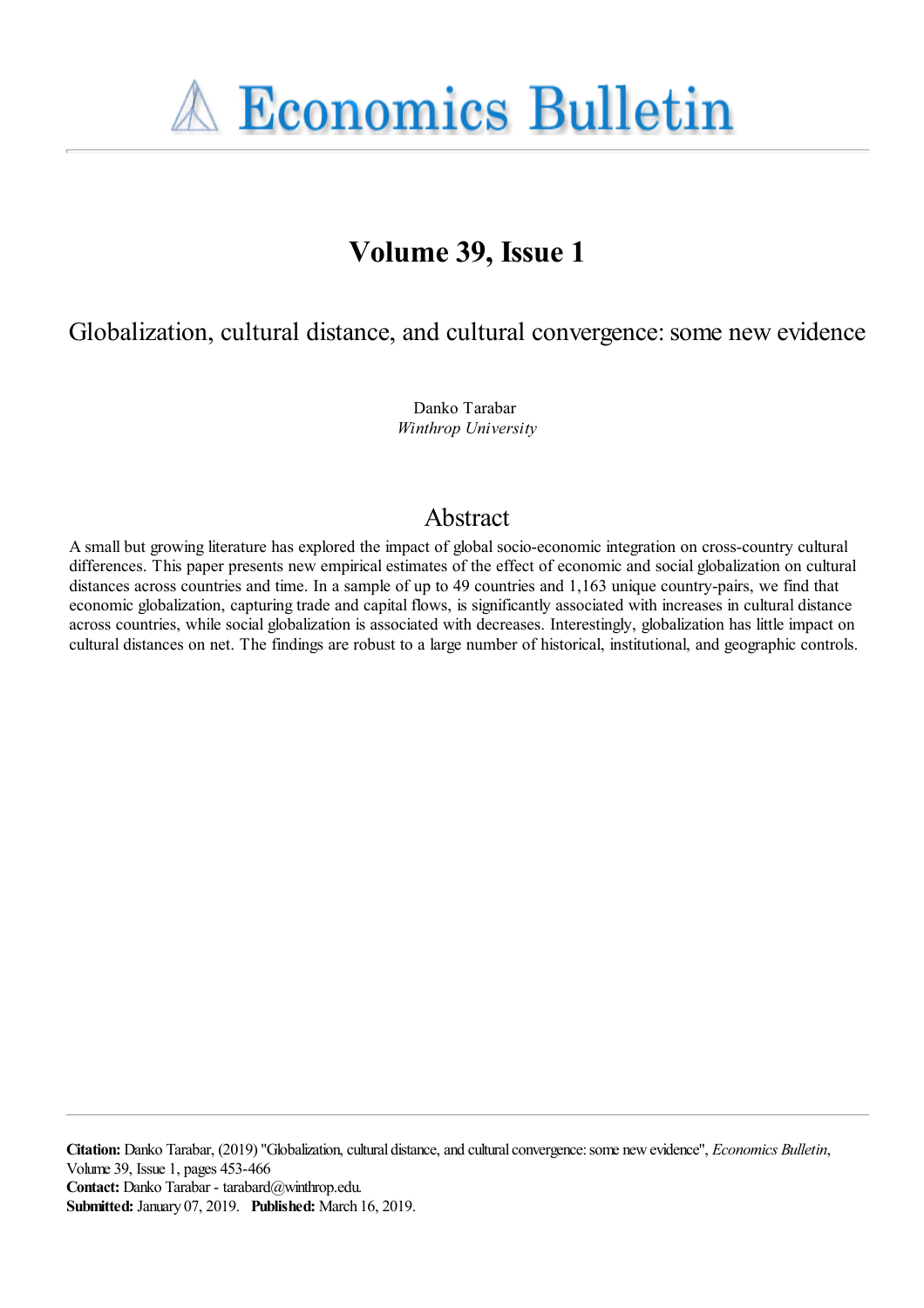#### **1. Introduction**

Globalization, typically described as the process of liberalization of international trade and factor flows, has dominated much of the contemporary public discourse as witnessed by the recent "Brexit" referendum and the 2016 U.S. Presidential election. Much of this discourse has centered on cultural concerns, according to which globalization may lead to institutional erosion and the loss of national identity.<sup>[1](#page-1-0)</sup> To provide a (purely positive) analysis of the issue, this paper exploits novel data on generationally disaggregated measures of national culture to estimate the effects of economic and social dimensions of globalization on cultural distances across countries and time.

In a pooled gravity model, we first relate a measure of bilateral cultural distance for 1,163 unique country-pairs across 49 countries to their joint economic and social globalization scores. We then turn to the temporal dynamics of culture and investigate whether countries' cultural distance changed across two non-overlapping generational cohorts (i.e., over time). The main finding is that cultural distance expands in economic globalization but decreases in social globalization, and that younger generations are culturally more alike than their elder counterparts in country-pairs exhibiting greater joint levels of social and lower levels of economic globalization.

In lieu of more granular measures of globalization such as bilateral trade, we conceptualize globalization more broadly as bilateral *exposure*, whereby country-pairs more integrated with the world along economic and social dimensions are also better able to develop economic and social ties with each other, either bilaterally (directly), or through a common partner(s) (multilaterally), as well as through improved capacity for cross-cultural interaction and learning. To measure globalization processes, we rely on the widely used KOF indices (Dreher 2006; Gygli *et al*. 2019), which consider the multifaceted nature of cross-national integration, cooperation, and communication along economic, social, and political dimensions.<sup>[2](#page-1-1)</sup>

Despite growing theoretical treatments on cross-national trade and cultural diversity,<sup>[3](#page-1-2)</sup> the empirical evidence in this area has been scarce. To our knowledge, one recent exception is Maystre *et al*. (2014), who relate bilateral trade volumes to a measure of cultural distance derived from national survey responses to 30 questions drawn from the World Values Survey (WVS). The authors compute dyadic cultural distance by averaging across all 30 questions the probability that two randomly chosen individuals in each country-pair do not share the same cultural value. They find a statistically significant negative correlation between bilateral trade (in both homogenous and differentiated goods) and cultural distance in up to 31 countries and 416 country-pairs between 1989 and 2004.

While Maystre *et al*. (2014) remain agnostic about the choice of specific cultural values by selecting only those questions with best statistical coverage in the WVS, we augment the concept of culture by considering several mutually independent cultural dimensions originally developed by Hofstede (1980, 2001): individualism, power distance, uncertainty avoidance, and indulgence/restraint. Of the above dimensions, individualism, power distance, and uncertainty avoidance have been identified in a burgeoning literature as robust correlates of economic and institutional development across countries (e.g., Gorodnichenko and Roland 2017, Alesina and

 $\overline{a}$ 

<span id="page-1-0"></span> $<sup>1</sup>$  An oft-cited example is that of a 1999 French poll in which 60 percent of respondents agreed that globalization</sup> represents the greatest threat to the way of life (as cited in Olivier *et al*. 2008).

<span id="page-1-1"></span><sup>&</sup>lt;sup>2</sup> Note that we do not consider the political KOF dimension in this paper, since the constituent components of this sub-index (e.g., number of embassies and international treaties) fall beyond the scope of theoretical treatments on the subject, or can be viewed as rough proxies for economic and social globalization.

<span id="page-1-2"></span> $3$  See Bisin and Verdier (2014) for a review.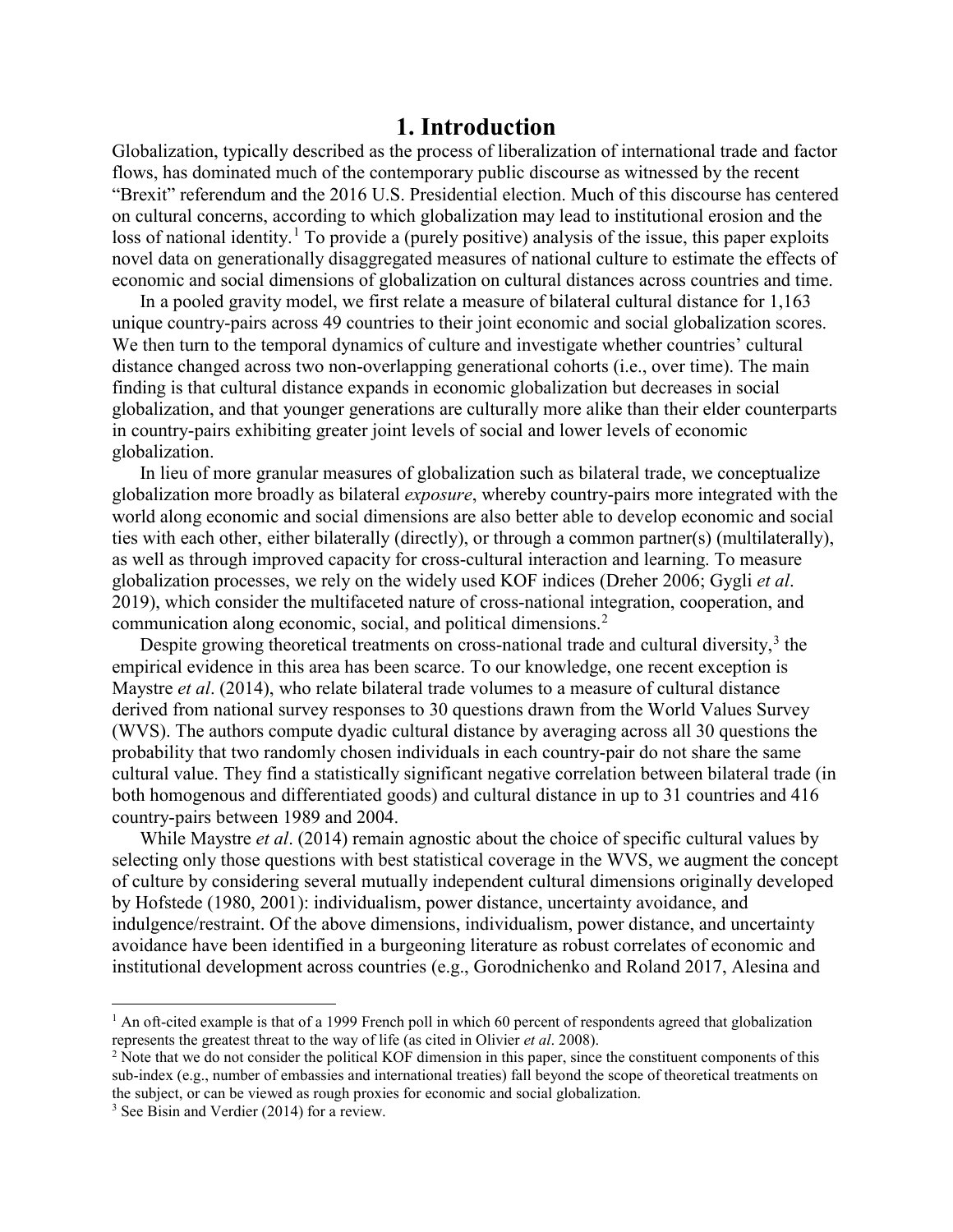Giuliano 2015). In that respect, we additionally consider a possible culture channel through which globalization affects economic and institutional development across countries.<sup>[4](#page-2-0)</sup>

#### **2. Data**

Hofstede's (1980, 2001) pathbreaking work in cultural profiling of countries is "by far the most used and cited cultural framework in international business, management, and applied psychology" (Alesina and Giuliano 2015, p. 907). Through initial surveys of IBM employees across countries beginning in 1960s, Hofstede and collaborators derived cross-sectional culture scores, measured on a 0-100 scale, that capture "collective programming of the mind" of nations along six orthogonal dimensions: (i) individualism/collectivism, (ii) power distance, (iii) uncertainty avoidance, (iv) masculinity/femininity, (v) long/short-term orientation, and (vi) indulgence/restraint.

*Individualism* (IND) refers to the sense of responsibility primarily to self and close kin, personal achievement, and individual freedom while its antithesis, *collectivism*, emphasizes conformity and adherence to the community. *Power distance* (PDA) corresponds to a sense of egalitarianism in society; at higher power distance levels, less powerful members of society expect and even accept unequal hierarchies at work, family, and state. *Uncertainty avoidance* (UA) denotes the societies' level of comfort and anxiety towards change and the unknown. The *indulgence-restraint* (IR) dimension measures the degree to which society allows itself gratification and pursuit of pleasure. *Masculinity/femininity* (MAS) captures cultural emphasis on assertiveness as opposed to modesty. *Long-term orientation* (LTO) correlates with patience, thrift, and focus on future reward, while short-term orientation fosters traits focused on past and present, such as preservation of tradition and fulfillment of social obligations.

To obtain time variation in the above cultural dimensions we rely on the replicated Hofstede scores (Beugelsdijk *et al*. 2015). The replicated dimensions are computed using WVS individuallevel data by country, collected in 1981-2008, and assigned to two non-overlapping age cohorts born on average 30 years apart for each country: the older cohort, born in 1902-1958 and in 1941 on average, and the younger cohort, born after 1958 and in 1971 on average.

We compute bilateral cultural distance by drawing from four of the five replicated Hofstede dimensions: IND, PDA, UA, and IR.<sup>[5](#page-2-1)</sup> We exclude the LTO dimension, which covers significantly fewer countries. To calculate cross-country cultural distance, we first take the within-country average of dimension scores across both age cohorts. Next, we use Mahalanobis distance to derive a composite measure of cultural relatedness between country-pairs (*i*, *j*) along the above dimensions. The Mahalanobis metric improves upon standard Euclidean notion of distance by taking into account the covariances between cultural dimensions.<sup>[6](#page-2-2)</sup> Ignoring these covariances can lead to overestimating distances between culturally similar and distant countries, and underestimating them for countries with moderate cultural differences (Kandogan 2012).

Mahalanobis cultural distance is a scalar given by:

 $\overline{a}$ 

<span id="page-2-0"></span><sup>4</sup> For empirical evidence on the impact of globalization on socio-economic outcomes, see Potrafke (2015).

<span id="page-2-1"></span><sup>&</sup>lt;sup>5</sup> Replicated culture data borrowed from the 2013 working paper version. The authors do not replicate the MAS dimension. Of the maximal 56 countries for which cultural distances across the four dimensions can be calculated, we are left with 49 countries in our econometric models. Data accessed Nov. 2014.

<span id="page-2-2"></span><sup>&</sup>lt;sup>6</sup> For example, power distance exhibits significant negative correlation with individualism ( $r = -0.76$ ) in the data set.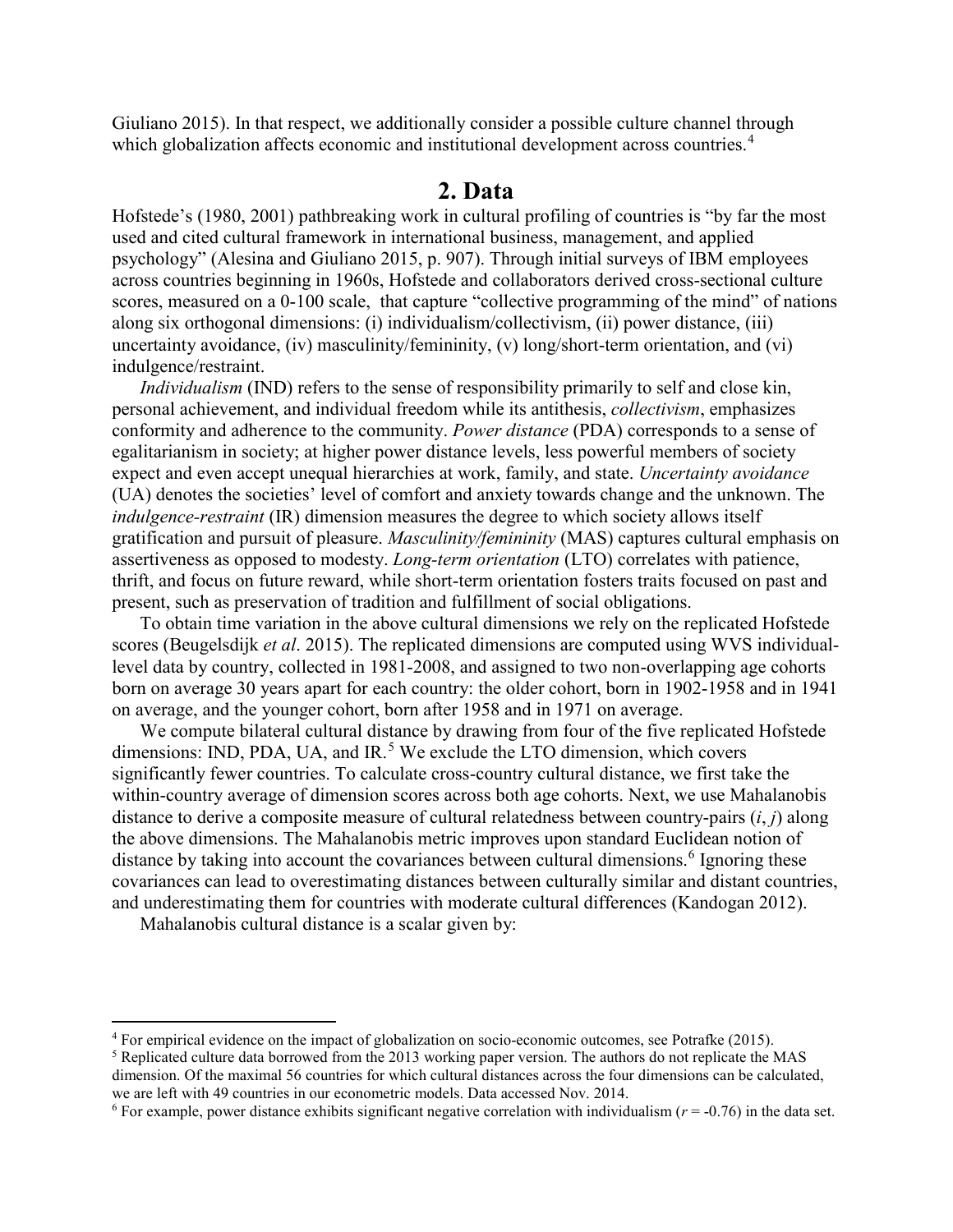1 *T ij ij ij ij ij ij ij ij ij IND IND IND IND PDA PDA PDA PDA Mdist S UA UA UA UA IR IR IR IR* − − − − − <sup>=</sup> − − − − , (1)

where  $S \neq \sigma^2 I$  is the covariance matrix for the four cultural dimensions.

The independent variables of interest, KOF globalization indices, are given in both *de facto* and *de jure* form, where the former *represents* flows and activities, and the latter *enables* them. We consider two of these indices—capturing economic and social dimensions of globalization in their full (*de facto* and *de jure*) form to account more broadly for the extent of countries' actual and institutional connectedness with the world. In the KOF data set, countries are observed annually since 1970, receiving a 0-100 score that increases in the levels of globalization along said dimensions. Due to the cross-sectional nature of the dependent variable, we collapse the longitudinally observed KOF indices by taking the simple average over 1970- 2010 for each country in the data set.

The KOF *economic* globalization index gauges countries' openness to product and capital flows; it increases in the intensity of trade in goods and services with the world, trade partner diversification, foreign direct and portfolio investments, and international income flows. Its *de jure* component captures the corresponding regulatory burden on goods and capital flows stemming from regulations, taxes, tariffs, investment restrictions, and capital account openness. Alternatively, the KOF *social* globalization index broadly captures the ease with which people, ideas, and information travel across borders. This variable takes into account the flow of international tourism, migration, and foreign students, international voice traffic, and trade in cultural goods. On the *de jure* side, it captures access to information via telephone or internet penetration, press freedom, travel and civil freedoms. Table 1 lists the variables included in the computation of social and economic dimensions of globalization, while Table 2 lists the countries examined in the empirical analysis.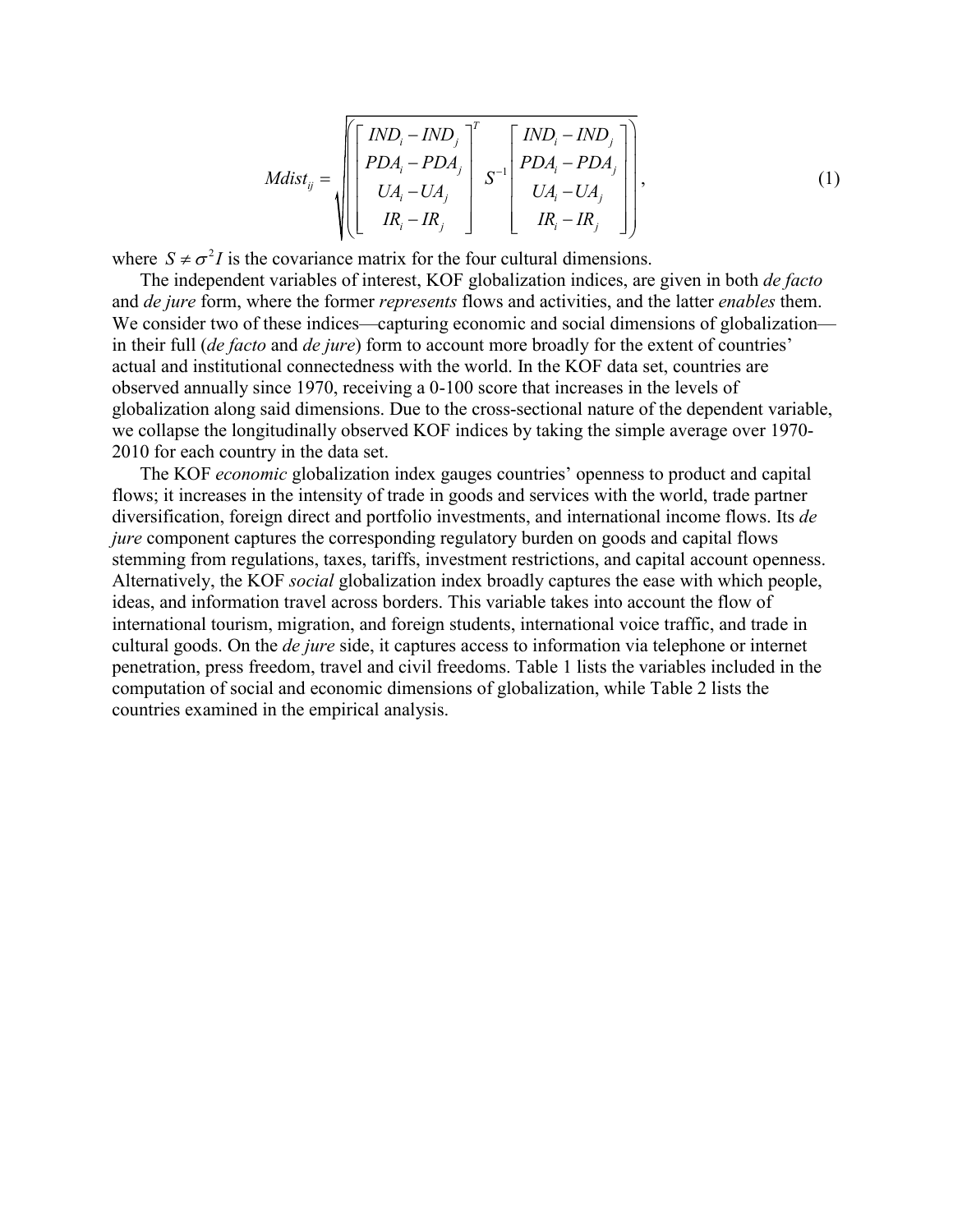| KOF economic globalization index            | <b>KOF</b> social globalization index |  |  |  |
|---------------------------------------------|---------------------------------------|--|--|--|
| De facto                                    | De facto                              |  |  |  |
| Trade in goods                              | International voice traffic           |  |  |  |
| Trade in services                           | Transfers                             |  |  |  |
| Trade partner diversification               | International tourism                 |  |  |  |
|                                             | Migration                             |  |  |  |
| Foreign direct investment                   | Patent applications                   |  |  |  |
| Portfolio investment                        | International students                |  |  |  |
| International debt                          | High technology exports               |  |  |  |
| International reserves                      |                                       |  |  |  |
| International income payments               | Trade in cultural goods               |  |  |  |
|                                             | Trademark applications                |  |  |  |
|                                             | Trade in personal services            |  |  |  |
|                                             | McDonald's restaurants                |  |  |  |
|                                             | <b>IKEA</b> stores                    |  |  |  |
|                                             |                                       |  |  |  |
| De jure                                     | De jure                               |  |  |  |
| Trade regulations                           | Telephone subscriptions               |  |  |  |
| Trade taxes                                 | Freedom to visit                      |  |  |  |
| Tariffs                                     | International airports                |  |  |  |
|                                             |                                       |  |  |  |
| Investment restrictions                     | Television                            |  |  |  |
| Capital account openness                    | Internet users                        |  |  |  |
|                                             | Press freedom                         |  |  |  |
|                                             | Internet bandwidth                    |  |  |  |
|                                             | Gender parity                         |  |  |  |
|                                             | Expenditure on education              |  |  |  |
|                                             | Civil freedom                         |  |  |  |
| $\mathbf{r}$<br>$L\cap$<br>1.11<br>$\prime$ | $\cdot$ 1<br>$1/1$ $1/1$ $1$          |  |  |  |

**Table 1**. Variables in KOF social and economic globalization indices.

*Source*: KOF Institute. https://www.ethz.ch/content/dam/ethz/specialinterest/dual/kof-dam/documents/Globalization/2018/Variables\_2018.pdf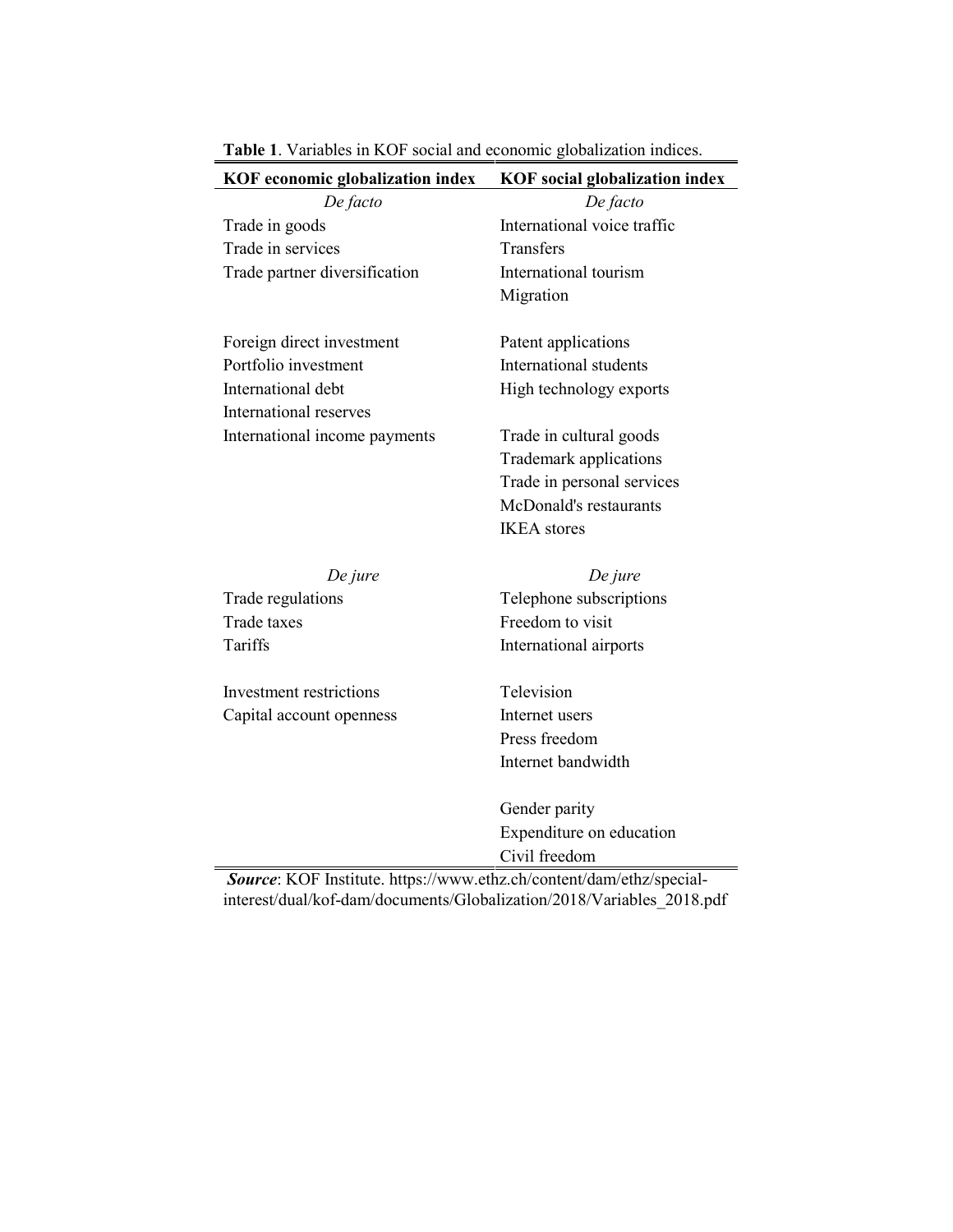| <b>Europe</b>            | Asia        | Africa       | <b>Americas</b>      | Oceania     |
|--------------------------|-------------|--------------|----------------------|-------------|
| Albania                  | Armenia     | Nigeria      | Argentina            | Australia   |
| Bulgaria                 | Azerbaijan  | South Africa | <b>Brazil</b>        | New Zealand |
| <b>Belarus</b>           | Bangladesh  |              | Canada               |             |
| Switzerland              | China       |              | Chile                |             |
| Czechia                  | Georgia     |              | Dominican Rep.       |             |
| Germany                  | Indonesia   |              | Mexico               |             |
| Spain                    | India       |              | Uruguay              |             |
| Estonia                  | Iran        |              | <b>United States</b> |             |
| Finland                  | Jordan      |              | Venezuela            |             |
| Croatia                  | Japan       |              |                      |             |
| Hungary                  | South Korea |              |                      |             |
| Lithuania                | Pakistan    |              |                      |             |
| Latvia                   | Philippines |              |                      |             |
| Moldova                  | Turkey      |              |                      |             |
| Macedonia                |             |              |                      |             |
| Norway                   |             |              |                      |             |
| Poland                   |             |              |                      |             |
| Romania                  |             |              |                      |             |
| Russia                   |             |              |                      |             |
| Slovenia                 |             |              |                      |             |
| Sweden                   |             |              |                      |             |
| Ukraine                  |             |              |                      |             |
| <i>Note</i> : $N = 49$ . |             |              |                      |             |

**Table 2**. Countries used in the study.

To construct a gauge of joint variation in globalization levels for each country-pair, the country-specific KOF indices enter the bilateral regression equations multiplicatively: *Bilateral Exposure*<sub>*ii*</sub> =  $KOF_i \times KOF_j$ . (2)

This functional form, measuring the extent of bilateral *exposure*, conditions the impact on cultural distance of globalization levels in one country in the dyad on the globalization levels of the other. The idea is that if one country is highly globalized, whereas the other is not, then both countries are less likely to exchange products, people, and ideas. Since KOF scores capture country-specific levels of broad socio-economic openness, the dyadic KOF product captures two different channels through which bilateral cultural connectedness is affected. First, joint KOF indices are, by construction, directly proportional to bilateral socio-economic connectedness; more globalized countries are more likely to directly exchange products, capital, ideas, and people with each other. Second, socio-economic exposure can affect cultural distance between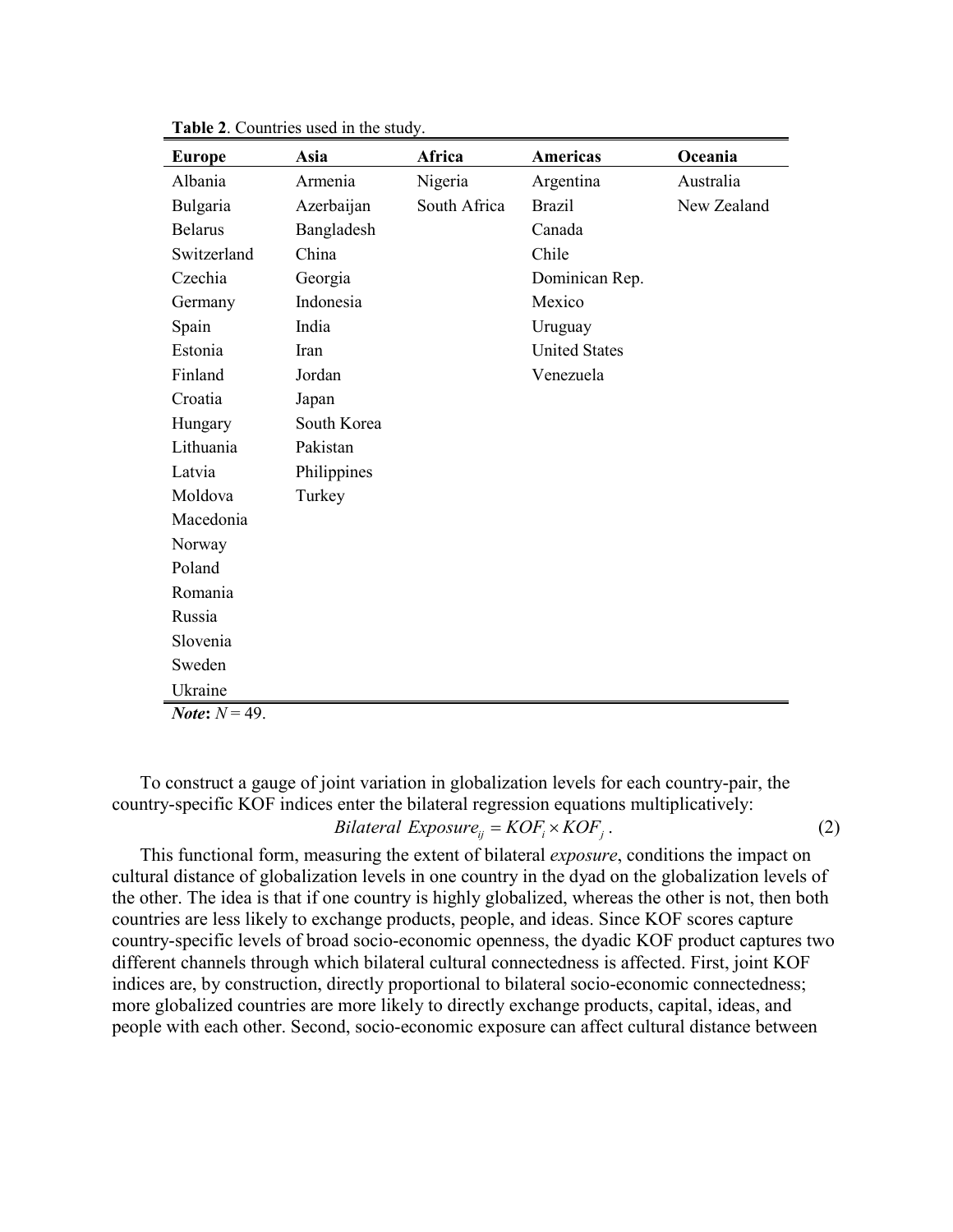two countries indirectly, through interaction with a common third partner, and through greater capacity for intercultural encounters, learning, and communication.[7](#page-6-0)

Figure 1 depicts univariate relationships between log products of KOF globalization indices (horizontal axis) for all observed country-pairs and their associated Mahalanobis cultural distances (vertical axis). Panel (A) depicts the line of best (linear) fit for the relationship between Mahalanobis distance and the log product of economic globalization. In Panel (B), the relationship is shown for social globalization. Both panels indicate that the unconditional effect of globalization for either dimension is negative, suggesting that increases in the extent of economic and social ties of countries with the world correlate with greater cultural proximity in the examined sample.



*Note*: Panel (A) depicts the univariate relationship between Mahalanobis cultural distance (vertical axis) and log product of economic globalization index. Panel (B) depicts the univariate relationship between Mahalanobis cultural distance (vertical axis) and log product of social globalization index.

**Figure 1.** Cultural distance and country-pair globalization, 1970-2010.

#### **3. Empirical Approach**

We relate bilateral Mahalanobis cultural distances to dyadic KOF products in the following econometric specification:

-

$$
Mdist_{ij} = \beta \log(KOF_i^{econ} \times KOF_j^{econ}) + \gamma \log(KOF_i^{soc} \times KOF_j^{soc}) + + \delta \log \left( \frac{KOF_i^{econ}}{KOF_j^{econ}} \right) + \varphi \log \left( \frac{KOF_i^{soc}}{KOF_j^{soc}} \right) + \omega \left( \frac{GDP_i + GDP_j}{GDP_{world}} \right) + \mathbf{X'}\boldsymbol{\theta} + \alpha + \varepsilon_{ij},
$$
(3)

<span id="page-6-0"></span><sup>7</sup> A similar argument is raised in Maystre *et al*. (2014), who use the sum of total (minus bilateral) trade flows of country-pairs divided by the sum of their GDPs to control for the confounding influence of multilateral openness on cultural distance. Rather than a control, we take the multilateral channel, subsumed in KOF indices, as a main mechanism through which cultural distance is determined. However, since KOF indices do not specify the countries with whom countries integrate, increases in joint bilateral exposure can likewise correspond to countries in the dyads integrating with entirely different third countries having either similar or dissimilar cultural types the other country in the dyad. We therefore have no priors on the impact of globalization and let data speak for themselves.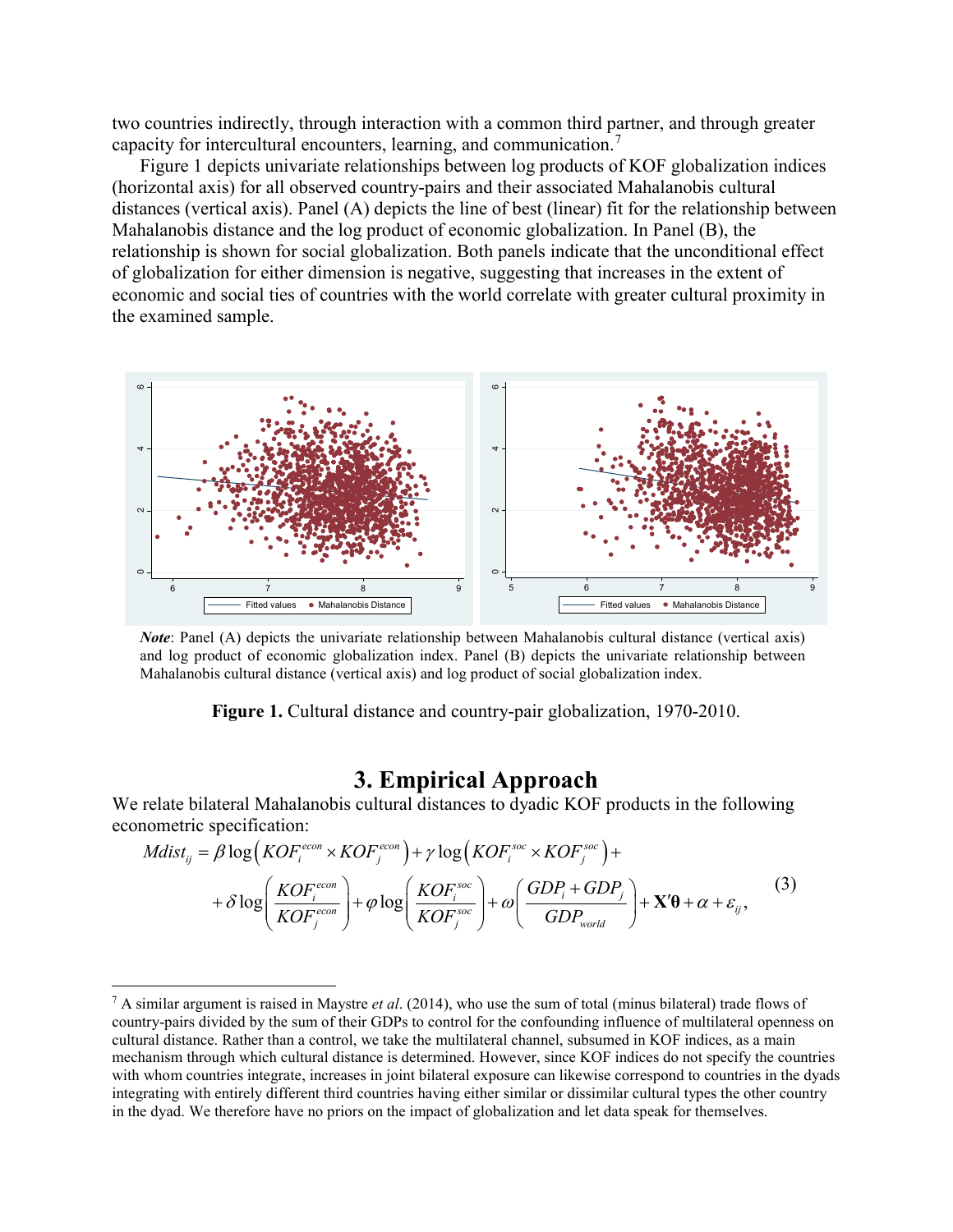where *Mdist* is the country-pair Mahalanobis cultural distance, **X** is the vector of geographic, institutional, economic, and demographic controls,  $\alpha$  is the intercept, and  $\varepsilon$  is the error term. The semi-elasticities of interest,  $\beta$  and  $\gamma$ , capture the impact of a percentage point increase in the product of country-specific economic and social globalization indices averaged over all years between 1970 and 2010.

We include the control variables  $(KOF_i^{econ}/KOF_j^{econ})$  and  $(KOF_i^{soc}/KOF_j^{soc})$  for an easier interpretation of the coefficients of interest: holding constant for relative globalization levels, an increase in countries' KOF product implies that *both* countries' KOF scores must increase. Otherwise, an increase in the joint product can come about from an increase in globalization in one country followed by a globalization *reversal* in the other. We likewise isolate the moderating influence of relative "weight" of countries in the global arena by controlling for the joint share of dyadic-to-world real GDP.[8](#page-7-0)

To better assess the extent to which globalization is in fact *responsible* for cross-country cultural differences, we exploit the variation in cultural values across the countries' two nonoverlapping age cohorts. We take the ratio of cultural distances between each country-pairs' age group,  $(Mdist_{ii}^{young} / Mdist_{ii}^{old})$ , to capture deviations in bilateral cultural distance across generations (i.e., over time). In that respect, cultural *convergence* between countries over time can be observed as the decrease in this ratio, while *divergence* can be observed as the increase.

We estimate:

 $\overline{a}$ 

$$
\frac{Mdist_{ij}^{young}}{Mdist_{ij}^{old}} = \beta \log \left(KOF_i^{econ} \times KOF_j^{econ}\right) + \gamma \log \left(KOF_i^{soc} \times KOF_j^{soc}\right) + \\ + \delta \log \left(\frac{KOF_i^{econ}}{KOF_j^{econ}}\right) + \varphi \log \left(\frac{KOF_i^{soc}}{KOF_j^{soc}}\right) + \omega \left(\frac{GDP_i + GDP_j}{GDP_{world}}\right) + \mathbf{X'}\mathbf{\theta} + \alpha + \varepsilon_{ij},
$$
\n(4)

In Equation (4), the dyadic KOF scores are averaged over the 1970-1990 period. The idea here is to constrain globalization to the period in which it comes as plausibly exogenous to the younger generations. This approach works to address concerns over reverse causality as the average member of the 1971-born cohort was unlikely to influence the processes of globalization during periods of youth and adolescence. Moreover, since cultural attitudes are largely formed at an early age, globalization during this period is more likely to be the driver of cultural differences between younger and older cohorts, who are more entrenched in their cultural worldviews.

Since Equations (3) and (4) are cross-sections (which precludes the use of country-pair fixed effects), the remaining variables in **X** control for a broad range of time-invariant factors accounting for geographical, institutional, and demographic differences between countries. Time-varying controls, such as GDP per capita and population levels, are averaged over the relevant observed period. Summary statistics for all variables are presented in Table 3.

<span id="page-7-0"></span> $8$  The world GDP is calculated as a multi-year average of real GDPs (expenditure side) for all countries available in Penn World Tables 9.1.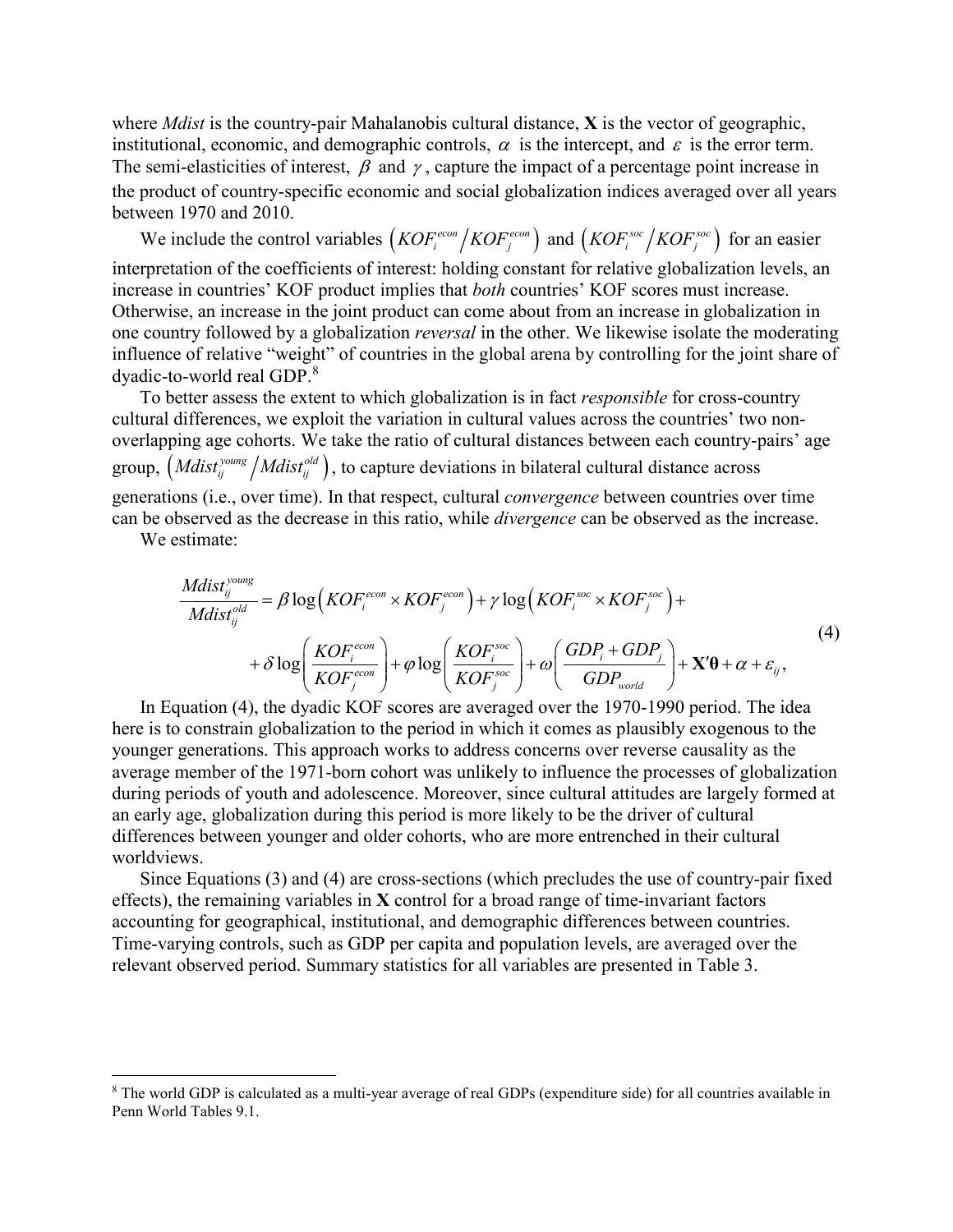| Variable                                 | Obs. | Mean     | Std. Dev. | Min      | <b>Max</b> |
|------------------------------------------|------|----------|-----------|----------|------------|
| Genetic Distance                         | 1163 | 0.022    | 0.016     | 0.000    | 0.070      |
| Geological Distance                      | 1163 | 4.427    | 1.367     | 1.064    | 8.699      |
| <b>Contiguity Dummy</b>                  | 1163 | 0.050    | 0.218     | 0.000    | 1.000      |
| <b>Both Landlocked Dummy</b>             | 1163 | 0.012    | 0.109     | 0.000    | 1.000      |
| <b>Both Island Dummy</b>                 | 1163 | 0.010    | 0.101     | 0.000    | 1.000      |
| Log Difference Area                      | 1163 | $-0.311$ | 2.550     | $-6.498$ | 6.737      |
| <b>Colony Dummy</b>                      | 1163 | 0.023    | 0.151     | 0.000    | 1.000      |
| Linguistic Proximity Index               | 1163 | 0.936    | 0.908     | 0.000    | 6.621      |
| Abs. Difference in Latitude              | 1163 | 30.309   | 28.500    | 0.000    | 104.417    |
| Population-Weighted Distance             | 1163 | 7138.7   | 4919.4    | 168.2    | 19564.0    |
| Common Colonizer Dummy                   | 1163 | 0.029    | 0.169     | 0.000    | 1.000      |
| <b>Same Country Dummy</b>                | 1163 | 0.013    | 0.113     | 0.000    | 1.000      |
| Religious Proximity Index                | 1163 | 0.129    | 0.221     | 0.000    | 0.971      |
| Common Legal Origins Dummy               | 1163 | 0.320    | 0.467     | 0.000    | 1.000      |
| Log Abs. Diff. GDP, avg. 1970-2010       | 1163 | 8.828    | 1.194     | 0.679    | 10.512     |
| Log Abs. Diff. Pop., avg. 1970-2010      | 1163 | 17.157   | 1.819     | 8.871    | 20.836     |
| Joint GDP Weight, 1970-2010 (%)          | 1163 | 3.095    | 4.935     | 0.058    | 31.867     |
| Joint GDP Weight, 1970-1990 (%)          | 589  | 4.022    | 6.074     | 0.073    | 33.268     |
| Mahalanobis Distance Culture             | 1163 | 2.654    | 0.987     | 0.235    | 5.651      |
| Mahalanobis Distance Culture Ratio       | 589  | 1.029    | 0.222     | 0.482    | 2.691      |
| Econ. KOF (level), 1970-1990             | 40   | 40.672   | 13.832    | 13.495   | 69.047     |
| Soc. KOF (level), 1970-1990              | 40   | 45.066   | 18.319    | 11.953   | 79.130     |
| Econ. KOF (level), 1970-2010             | 49   | 49.236   | 14.587    | 17.479   | 80.235     |
| Soc. KOF (level), 1970-2010              | 49   | 53.583   | 17.426    | 17.220   | 82.978     |
| Econ. KOF interaction (level), 1970-2010 | 1163 | 2427.847 | 1004.651  | 344.585  | 5871.315   |
| Soc. KOF interaction (level), 1970-2010  | 1163 | 2863.506 | 1334.154  | 365.630  | 6677.663   |
| Econ. KOF interaction (level), 1970-2010 | 589  | 1657.13  | 797.8409  | 193.07   | 4727.61    |
| Soc. KOF interaction (level), 1970-2010  | 589  | 2025.92  | 1268.423  | 160.84   | 6037.13    |

**Table 3**. Descriptive statistics, regression subsamples.

*Geographic variables*. We include six variables to isolate the effect of geography on cultural distance: contiguity dummy, dummy for when both countries are landlocked, dummy for when both countries are islands, log difference in surface area, absolute difference in latitude, and geographic and geological distance. The geological distance is itself calculated as the Mahalanobis distance in country-pairs' 11 geographic features taken from Ashraf and Galor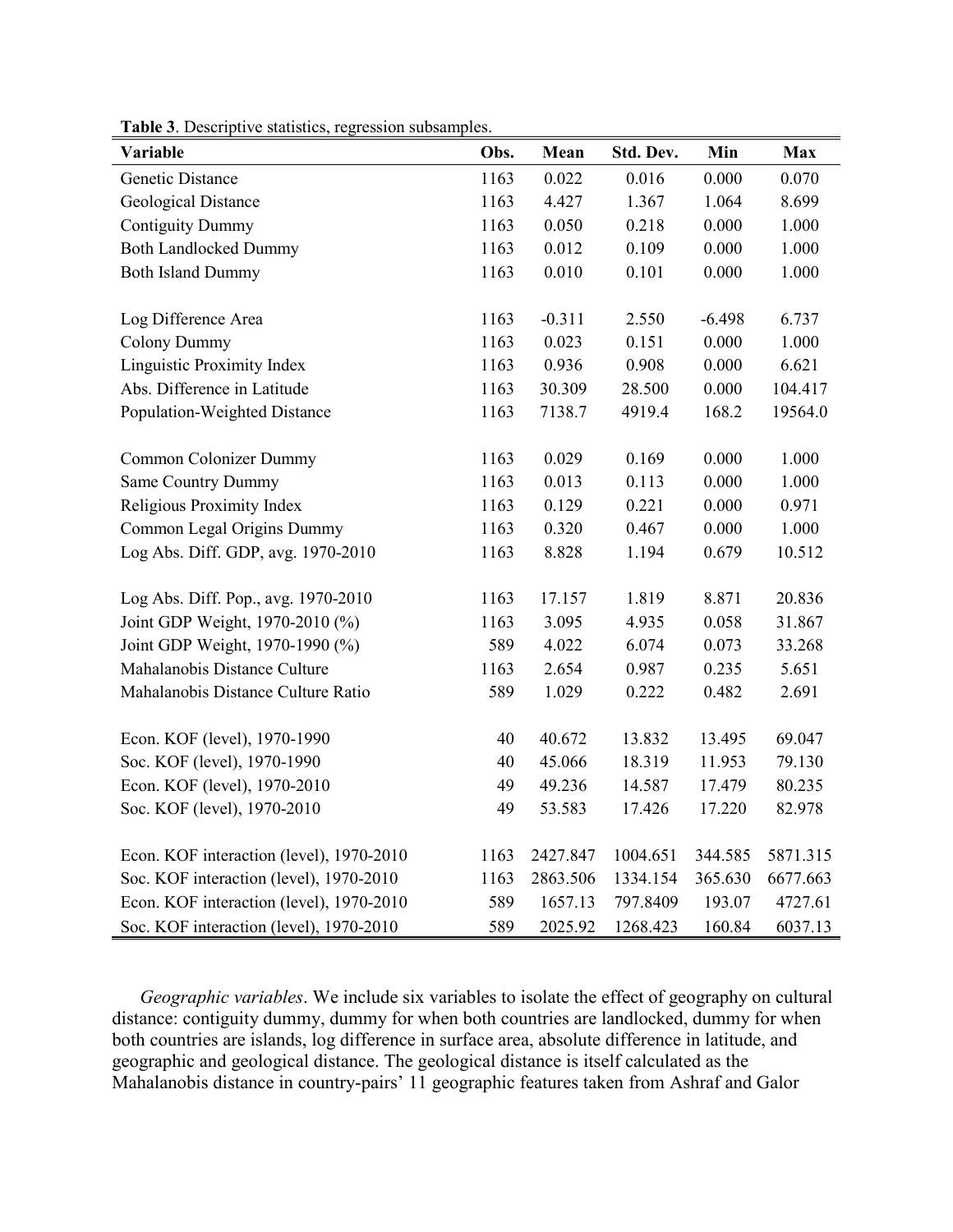$(2013).9$  $(2013).9$  Geographic distance is calculated as a population-weighted kilometer distance between countries (CEPII). It measures both inter- and intra-national distances by taking into account distances between countries' biggest cities.<sup>[10](#page-9-1)</sup>

*Institutional variables* capture country-pair differences in formal and informal institutions. They include a dummy for when countries in the dyad were ever in a colonial relationship with each other, linguistic proximity index, a dummy for if countries were once a member of the same polity, a dummy for common colonizer, a dummy for common legal origin, and an index of religious proximity. The linguistic proximity index is computed as an index of lexical similarity for 40 words based on Automated Similarity Judgment Program (ASJP) data. The religious proximity index is computed as the sum of the products between the shares of Catholic, Protestant, and Muslim populations in each country (derived using La Porta *et al.* 1999 data).<sup>[11](#page-9-2)</sup>

*Economic and demographic variables* include controls for differences in real GDP per capita log *GDPpc<sub>i</sub>* − *GDPpc<sub>i</sub>* | (Penn World Tables 9.1), population size log  $|Pop_i - Pop_i|$  (World Bank

World Development Indicators), and genetic distance between countries. Genetic distance (Spolaore and Wacziarg 2018) is a summary measure of relatedness between societies that capture the impact of historical patterns of migration of different human sub-populations. It acts as a catch-all variable that measures societal divergence in terms of intergenerationally transmitted traits such as culture, beliefs, language, habits, and religion (Spolaore and Wacziarg 2018, p. 750). More genetically distant societies imply a longer elapsed period since their shared common ancestry and greater present-day obstacles to cross-societal interaction and communication. We include this variable to control for any confounding influence of different aspects of social on cultural distance.<sup>[12](#page-9-3)</sup>

Figure 2 depicts partial leverage plots of the *conditional* effects on cultural distance of log product of economic (left) and social (right) globalization for the period 1970-2010. The effects are conditional on the values of the other globalization dimension. The correlation between the log products of the two dimensions of globalization is +0.82, suggesting a high degree of collinearity between the two dimensions.

 $\mathcal{E}_{ij} = \sum (pop_{k} / \ pop_{i}) \times \sum (pop_{l} / \ pop_{j}) \times d_{kl}$  $k \in i$   $l \in j$  $d_{ij} = \sum (pop_k / pop_i) \times \sum (pop_l / pop_j) \times d_k$  $=\sum_{k\in i} (pop_k \mid pop_i) \times \sum_{l\in j} (pop_l \mid pop_j) \times d_{kl}$ , where  $pop_k$  is the population of city *k* in country *i*.

http://www.cepii.fr/CEPII/en/bdd\_modele/bdd.asp.

 $\overline{a}$ 

<span id="page-9-0"></span><sup>9</sup> These are: mean land quality, variation in land quality, mean elevation, variation in elevation, dispersion in elevation, percentage of arable land, distance to waterways, temperature, precipitation, percentage of land in tropical and subtropical climate, and disease richness.

<span id="page-9-1"></span><sup>&</sup>lt;sup>10</sup> The formula used to compute population-weighted distance is:

<span id="page-9-2"></span><sup>&</sup>lt;sup>11</sup> Data borrowed from CEPII GeoDist, Gravity, and Language datasets. URL:

<span id="page-9-3"></span><sup>&</sup>lt;sup>12</sup> The specific genetic distance variable used is coded as  $F_{ST}$ , or weighted genetic distance, computed as the expected distance between two randomly selected individuals in each country-pair. Importantly, genetic distance encompasses neutral changes amongst populations that are not subject to natural selection (Spolaore and Wacziarg 2018, p. 749).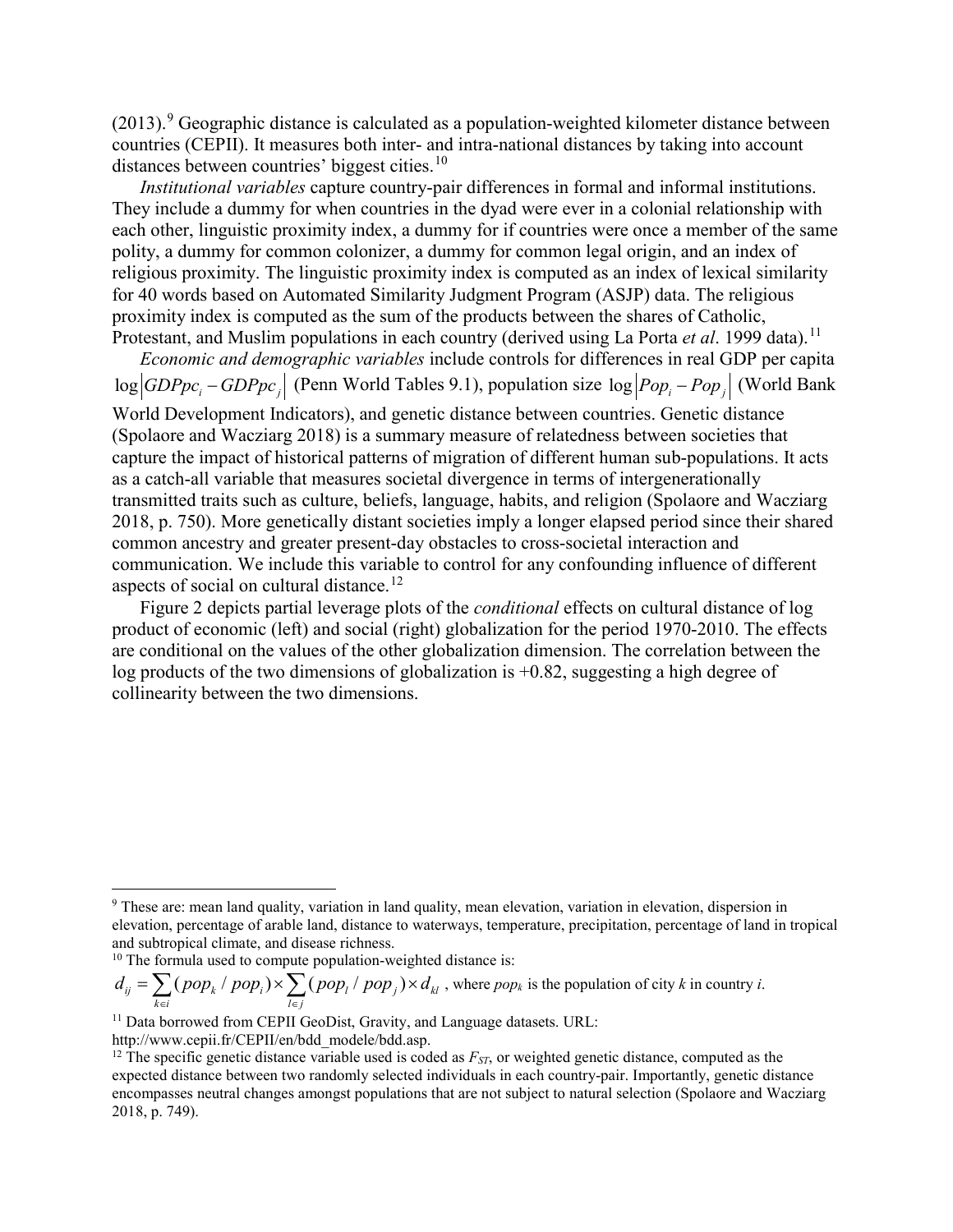

**Figure 2**. Partial regression plots between cultural distance and log product of economic globalization (left), and log product of social globalization (right).

### **4. Results and Discussion**

Table 4 reports empirical estimates for semi-elasticities  $\beta$  and  $\gamma$ . When  $log(KOF_i^{soc} \times KOF_i^{soc})$ and  $log(KOF_i^{econ} \times KOF_j^{econ})$  enter regression equations separately (specifications 1 and 2), the coefficients on these terms are individually statistically significant at 1 percent level. When both variables are included (specification 3), the coefficients are likewise statistically significant but the direction of marginal effects on *Mdist* is reversed: a higher *KOFsoc* product is associated with smaller cultural distance between countries, while a higher *KOFecon* product with greater cultural distance, suggesting that the impact of cultural (differentiated) goods and services integration (social globalization) fundamentally differs from that of the commodity product integration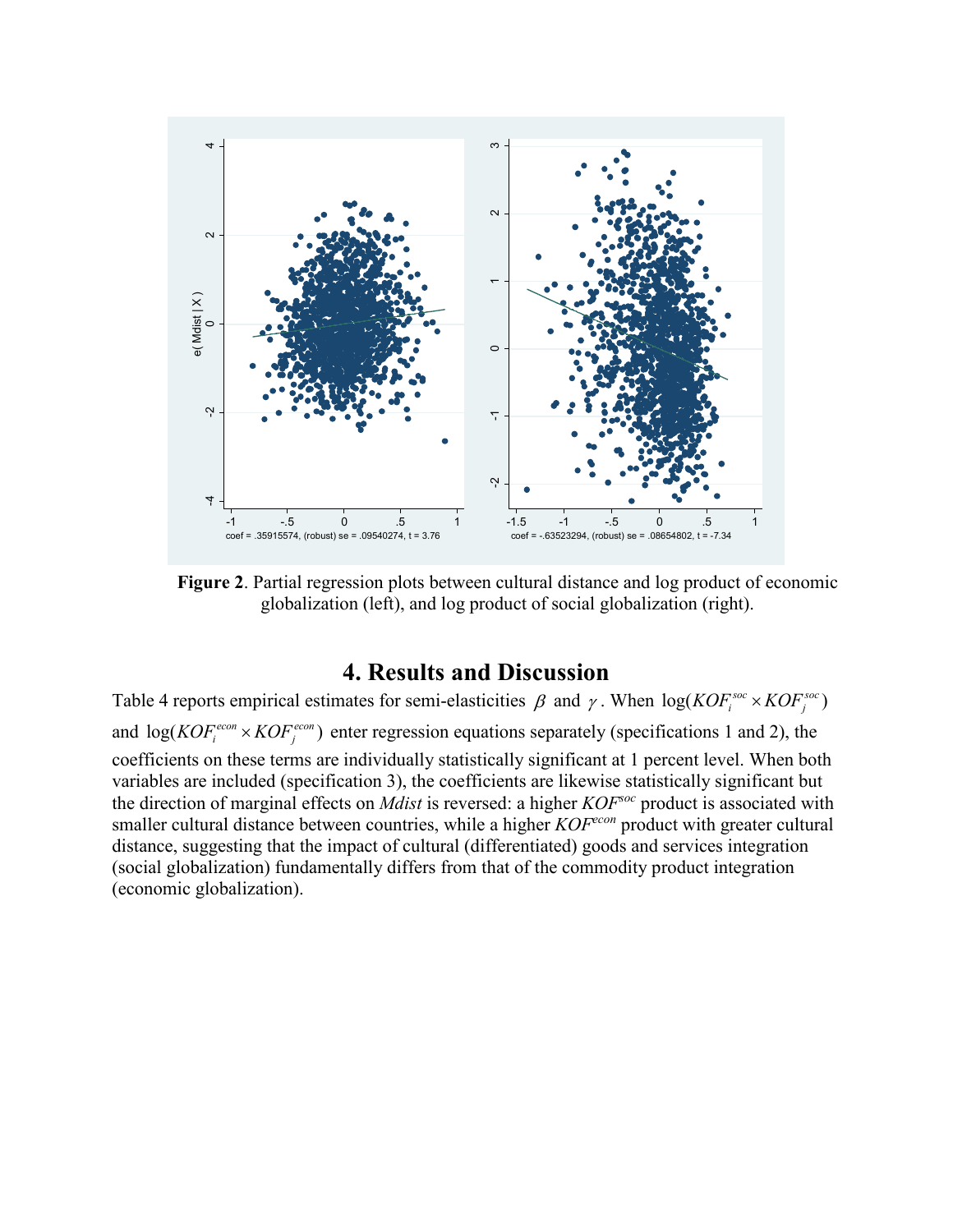| Dependent<br>Variable                       | $Mdist_{ij}$ ,<br>1970-<br>2010<br>(1) | $Mdist_{ij}$ ,<br>1970-<br>2010<br>(2) | $Mdist_{ij}$ ,<br>1970-<br>2010<br>(3) | $Mdist_{ij}$<br>ratio,<br>1970-1990<br>(4) | $Mdist_{ij}$<br>ratio, 1970-<br>1990<br>(5) | $Mdist_{ii}$<br>ratio,<br>1970-1990<br>(6) |
|---------------------------------------------|----------------------------------------|----------------------------------------|----------------------------------------|--------------------------------------------|---------------------------------------------|--------------------------------------------|
| $log(KOF_i^{social} \times KOF_i^{social})$ | $-0.500***$                            |                                        | $-0.694***$                            | $-0.009$                                   |                                             | $-0.116***$                                |
| $log(KOF_i^{econ} \times KOF_i^{econ})$     | (0.064)                                | $-0.228***$                            | (0.099)<br>$0.383***$                  | (0.020)                                    | $0.058***$                                  | (0.025)<br>$0.172***$                      |
| $log(KOFisocial / KOFisocial)$              | 0.048                                  | (0.069)                                | (0.104)<br>$0.260***$                  | $0.030***$                                 | (0.029)                                     | (0.036)<br>0.001                           |
| $log(KOF_i^{econ}/KOF_i^{econ})$            | (0.046)                                | $-0.115**$                             | (0.089)<br>$-0.374***$                 | (0.009)                                    | $0.025*$                                    | (0.021)<br>0.026                           |
| Joint GDP weight                            | $-0.026***$<br>(0.005)                 | (0.056)<br>$-0.040***$<br>(0.005)      | (0.106)<br>$-0.027***$<br>(0.005)      | $-0.002$<br>(0.002)                        | (0.013)<br>$-0.004**$<br>(0.002)            | (0.029)<br>$-0.001$<br>(0.001)             |
| Geographic<br>controls                      | Y                                      | Y                                      | Y                                      | Y                                          | Y                                           | Y                                          |
| Institutional<br>controls                   | $\mathbf Y$                            | $\mathbf Y$                            | Y                                      | Y                                          | Y                                           | Y                                          |
| Economic &<br>Demographic controls          | Y                                      | Y                                      | Y                                      | Y                                          | Y                                           | Y                                          |
| $R^2$                                       | 0.278                                  | 0.246                                  | 0.293                                  | 0.077                                      | 0.087                                       | 0.117                                      |
| Observations                                | 1,163                                  | 1,163                                  | 1,163                                  | 589                                        | 589                                         | 589                                        |

**Table 4**. Globalization and cross-country cultural distance in up to 49 countries, OLS estimates.

*Note*: Geographic controls include contiguity dummy, landlocked dummy, islands dummy, log difference in surface area, absolute difference in latitude, geographic distance, and geological distance. Institutional controls include colonial relationship dummy, linguistic proximity index, same country dummy, common colonizer dummy, common legal origin dummy, and religious proximity index. Economic and geographic controls include log absolute difference in GDP per capita and population size, and genetic distance. Population and GDP variables are averaged over the relevant period of observation (1970-2010 or 1970-1990). Robust standard errors in parentheses. Constant term included but not reported.  $* p < 0.1, ** p < 0.05, *** p < 0.01.$ 

Based on Table 4, for a 1 percent increase in *KOFsoc* product we expect *Mdist* to decrease by 0.007 units. Alternatively, a 1 percent increase in *KOFecon* product is associated with an increase in *Mdist* by about 0.004 units. For a 100 percent increase—a doubling in *KOFsoc* product cultural distance is expected to decrease by as much as 0.7 units, or about 70 percent of one standard deviation of *Mdist*. For each doubling in *KOFecon* product, *Mdist* is expected to increase by about 0.4 units, or 40 percent of the in-sample standard deviation of *Mdist*. In general, a doubling of KOF product may occur when each country's KOF score increases by a factor of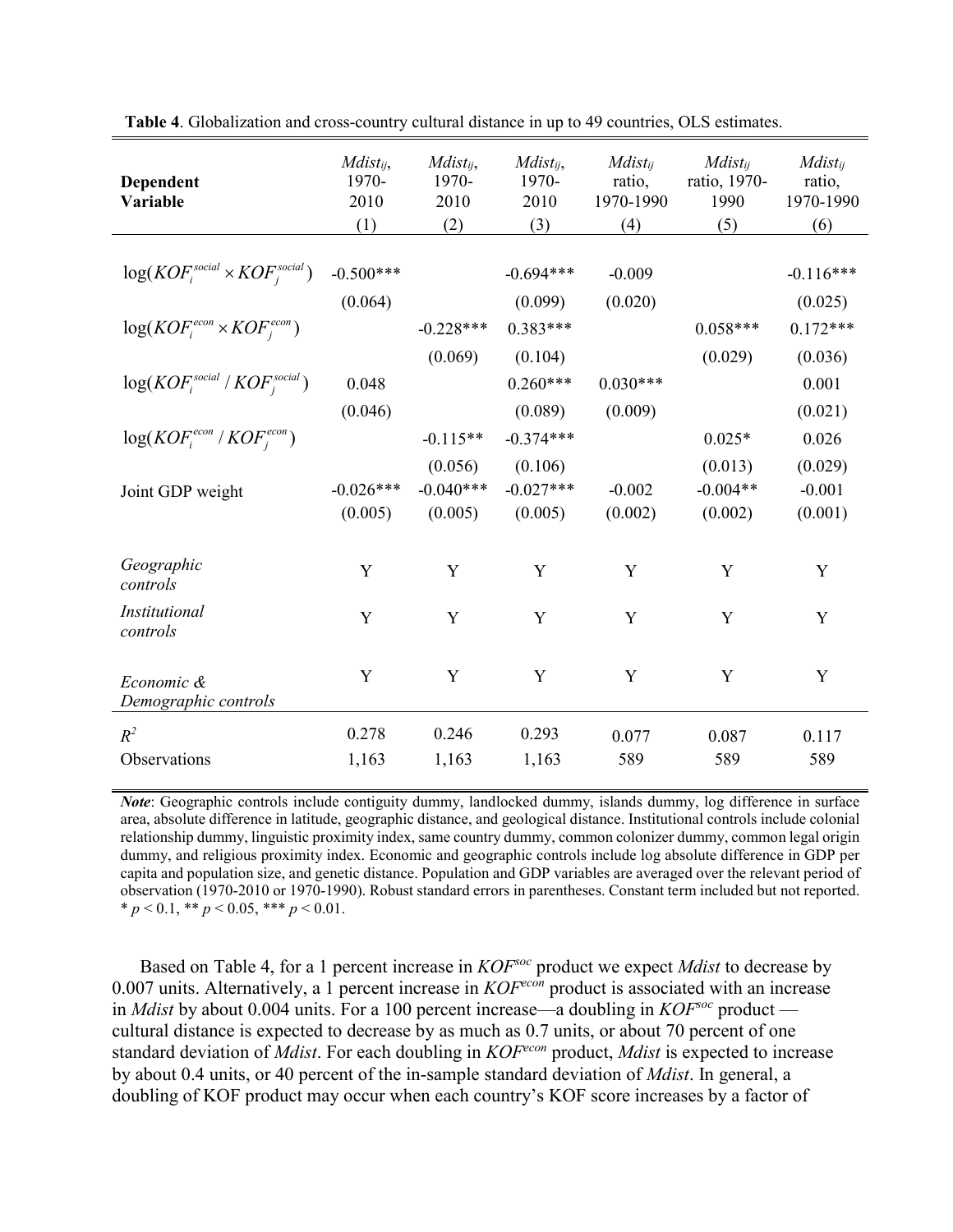$\sqrt{2}$ , or by about 41 percent. Such increases in individual countries' (1970-2010 average) KOF scores over time are not implausible given that dyadic *KOFsoc* products range in value from 366 to 6,678 in the studied sample—an difference of 1,724 percent. For *KOFecon* product, the range is from 344 to 5,871, or a 1,606 percent difference.

Specifications (4)-(6) relate the *generational change* in cultural distances (*Mdist<sub>ij</sub>* /*Mdist<sub>ij</sub>*<sup>old</sup></sup>) to (log) products in KOF scores averaged over 1970-1990 period within countries. Only the coefficient on  $KOF^{econ}$  is statistically significant (and positive) when KOF products enter the specification separately. In the full model (specification 6), *KOFsoc* product exhibits a significant and inverse correlation with *Mdist*<sup>*young*</sup> /*Mdist*<sup>*gid*</sup>, indicating that more socially globalized country-pairs on average see smaller cultural distance between their younger than between the older generations. We calculate that a doubling of *KOFsoc* product is associated with 11.3 percent smaller gap between cultural distances of younger and older cohorts. Alternatively, a doubling of *KOFecon* product is associated with 16.2 percent greater gap between *Mdist*<sup>*young*</sup> and *Mdist*<sup>old</sup>.

The empirical results uncover opposite effects on cultural distance of the two dimensions of globalization: all else equal, more economically globalized country-pairs that experience (and open up to) relatively greater product and capital flows tend to have *greater* bilateral cultural distance; alternatively, country-pairs that are more socially globalized and that have relatively greater levels of migrant stock, tourism, trade in cultural goods and personalized services, and freedom of press as well as travel tend to be more culturally alike. However, on net there is little change in cultural distance stemming from globalization. Given the  $R^2$  value of about 0.3 in the full model and the in-sample *Mdist*<sup>*young*</sup> /*Mdist*<sub>*ij*</sub><sup>*old*</sup> mean of 1.03, we recognize that countries are in fact (slowly) culturally diverging and that further work is needed to identify the processes underlying this divergence.

These results attempt to address some of the disparate findings in recent theoretical literature on socio-economic integration and cultural diversity. Olivier *et al*. (2008) model cultural dynamics endogenously in an international trade equilibrium and find that product market integration results in bilateral cultural divergence and social integration in cultural convergence. Belloc and Bowles (2017) assume that cultural-institutional diversity between countries represents the basis of comparative advantage and trade; in this case, specialization and gains from trade raise the cost of deviating from existing cultural-institutional norms, thus reinforcing cultural differences between countries. In their model, factor (labor) mobility decreases cultural distance by lowering the penalty of deviating from cultural-institutional *status quo*. Alternatively, Maystre *et al*. (2014) assume a world of one global and many local cultural types, whereby bilateral and multilateral product openness as well as greater joint internet and telephone access and communication create greater exposure to the global type, enabling convergence in cultural values across societies.

Some of the differences in the above findings stem from different assumptions and theoretical mechanisms driving the relationship between culture and globalization. Although the empirical work presented here does not stipulate on the validity of these mechanisms, it does hint at the possible net effect between them. Assuming the world of one global and many local cultural types, social globalization works to facilitate cross-cultural transitions while economic globalization and trade networks contribute to the "lock-in" effect of existing conventions and promote further cultural divergence. Further research is needed to assess the relative magnitudes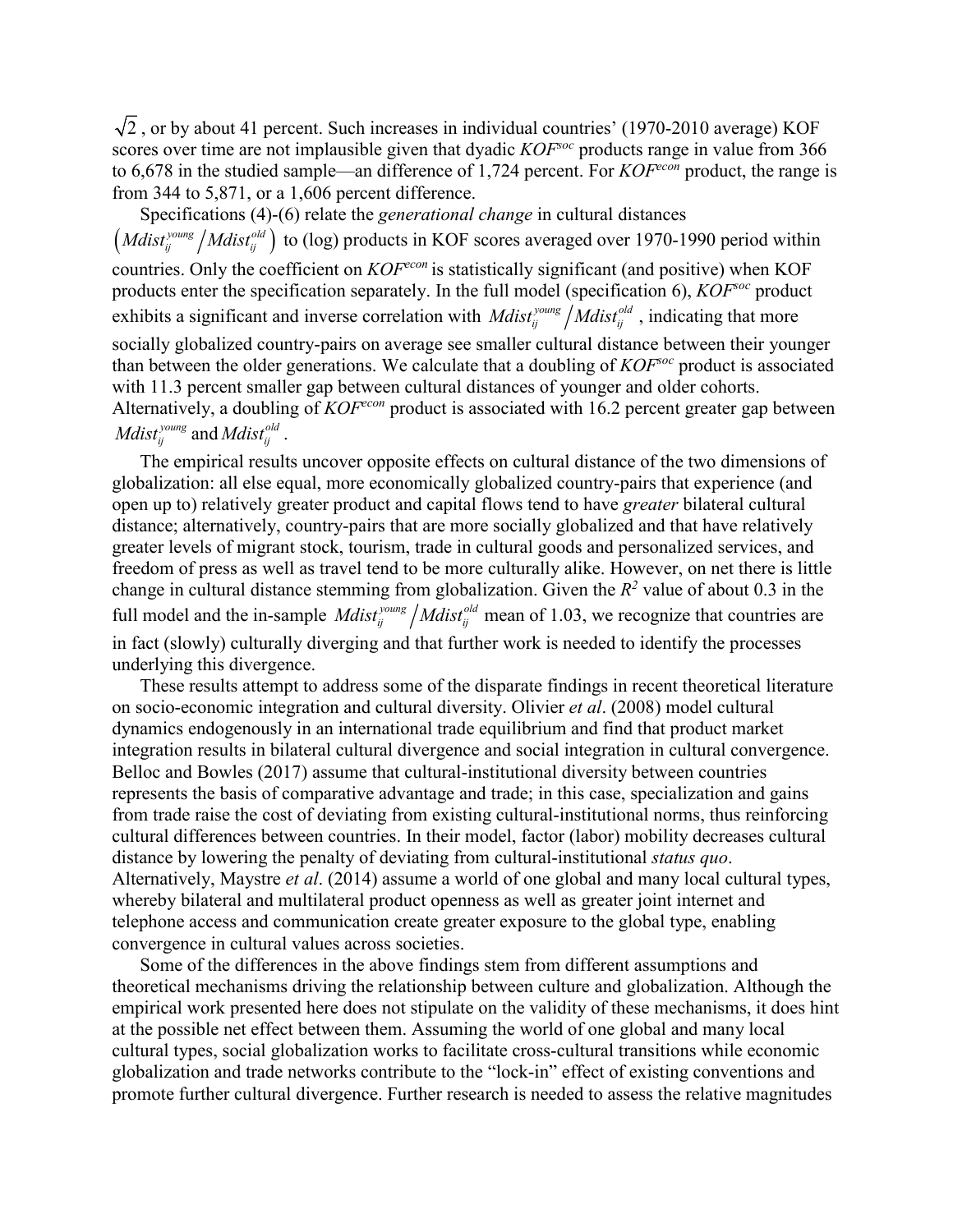of the two effects as well as the nature of the long run global cultural evolution: does social globalization promote melding of local cultural types into a new common global type, or is there global convergence to one particular local type? Alternatively, does economic globalization counteract social globalization, pushing countries to diverge culturally and reinforce their differences in the long run? The answers to these empirical questions ultimately hinge on the availability of longer time series data on cultural attitudes and globalization by country, as well as exhaustive identification of existing local and global cultural types.

## **References**

Alesina, A. and P. Giuliano (2015) "Culture and Institutions" *Journal of Economic Literature* **53** (4), 898-944.

Ashraf, Q. and O. Galor (2013) "Genetic Diversity and the Origins of Cultural Fragmentation" *The American Economic Review* **103** (3), 528-33.

Belloc, M. and S. Bowles (2017) "Persistence and Change in Culture and Institutions under Autarchy, Trade, and Factor Mobility" *American Economic Journal: Microeconomics* **9** (4), 245- 76.

Beugelsdijk, S., R. Maseland, and A. van Hoorn (2015) "Are Scores on Hofstede's Dimensions of National Culture Stable over time? A Cohort Analysis" *Global Strategy Journal* **5** (3), 223-40.

Bisin, A. and T. Verdier (2014) "Trade and Cultural Diversity" in *Handbook of the Economics of Arts and Culture* by V. A. Ginsburg and D. Throsby, Eds., North-Holland: Oxford, UK, 439-84.

Dreher, A. (2006) "Does Globalization Affect Growth? Evidence from a New Index of Globalization" *Applied Economics* **38** (10), 1091-110.

Gorodnichenko, Y. and G. Roland (2017) "Culture, Institutions, and the Wealth of Nations" *Review of Economics and Statistics* **99** (3), 402-416.

Gygli, S., Haelg, F., Potrafke, N. and J.-E. Sturm (2019) "The KOF Globalisation Index – Revisited" *The Review of International Organizations* [https://doi.org/10.1007/s11558-019-](https://doi.org/10.1007/s11558-019-09344-2) [09344-2.](https://doi.org/10.1007/s11558-019-09344-2)

Hofstede, G. (1980) *Culture's Consequences: International Differences in Work-Related Values*. Sage Publications: Thousand Oaks, CA.

Hofstede, G. (2001) *Culture's Consequences: Comparing Values, Behaviors, Institutions and Organizations across Nations*. Sage Publications: Thousand Oaks, CA.